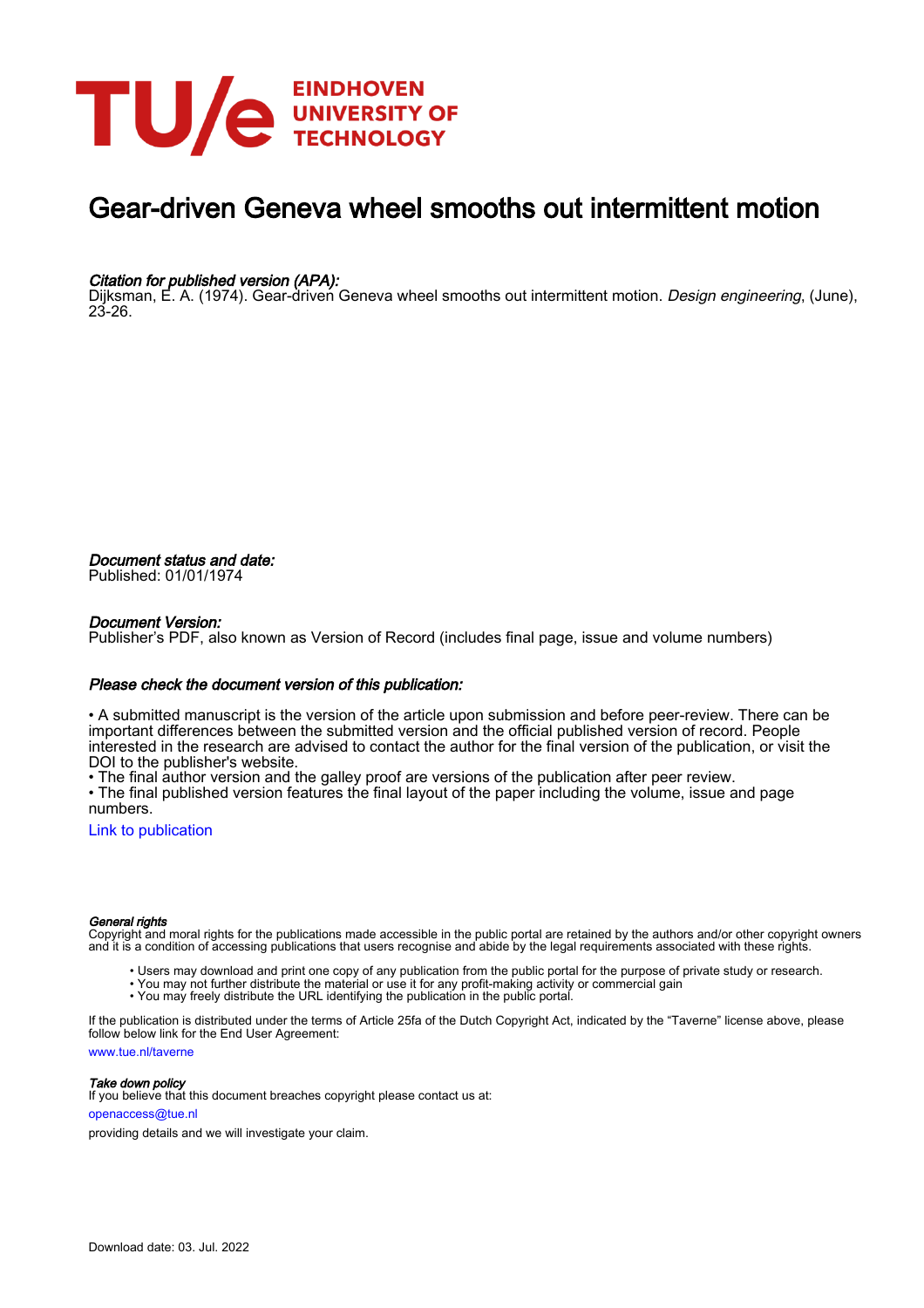# Gear-driven Geneva wheel smooths out intermittent **motion**



Design of a mechanism to give Intermittent motion often relies on the conventional Geneva wheel. Here we describe the gear driven version of this mechanism, which gives a smoother transmission of power and permits input and output shafts to be coaxial

There are many ways to drive Geneva wheels. Normally, this is done bya single crank bearing a pin with a roller that intermittently interlocks with the Geneva wheel. The centre of the pin then traces a circle that touches the centre-lines of two successive slots that are engraved in the wheel. However, a mechanism that generates intermittent motion in this fashion shows a number of disadvantages:

- **Input and output axes are not co**axial.
- Output angles of 360" or 180" are not possible.
- The ratio of times V, which is the ratio of times between the motion period of the wheel and the cyclic period which is thc time-lapse for motion and dwell together, is depen-

dent on the number of stations n. It is therefore not possible to choose V and n independently from one another. This limits the mechanisms' usefulness to thc designer. For an *external* Geneva wheel, for instance, the ratio V equals the value represcnted by the equation:

$$
V_{ex} = \frac{1}{2} - \frac{1}{n}
$$

For an internal Geneva wheel the ratio is represented by

$$
V_{in} = \frac{1}{2} + \frac{1}{n}
$$

- An angular jerk appears at the start and at the end of the motion of the
- 1 (top): Ex/ernal Geneva wheel, driven *by* a single crank. 2 (below): Cycloidal curves of a gear-driven mechanism



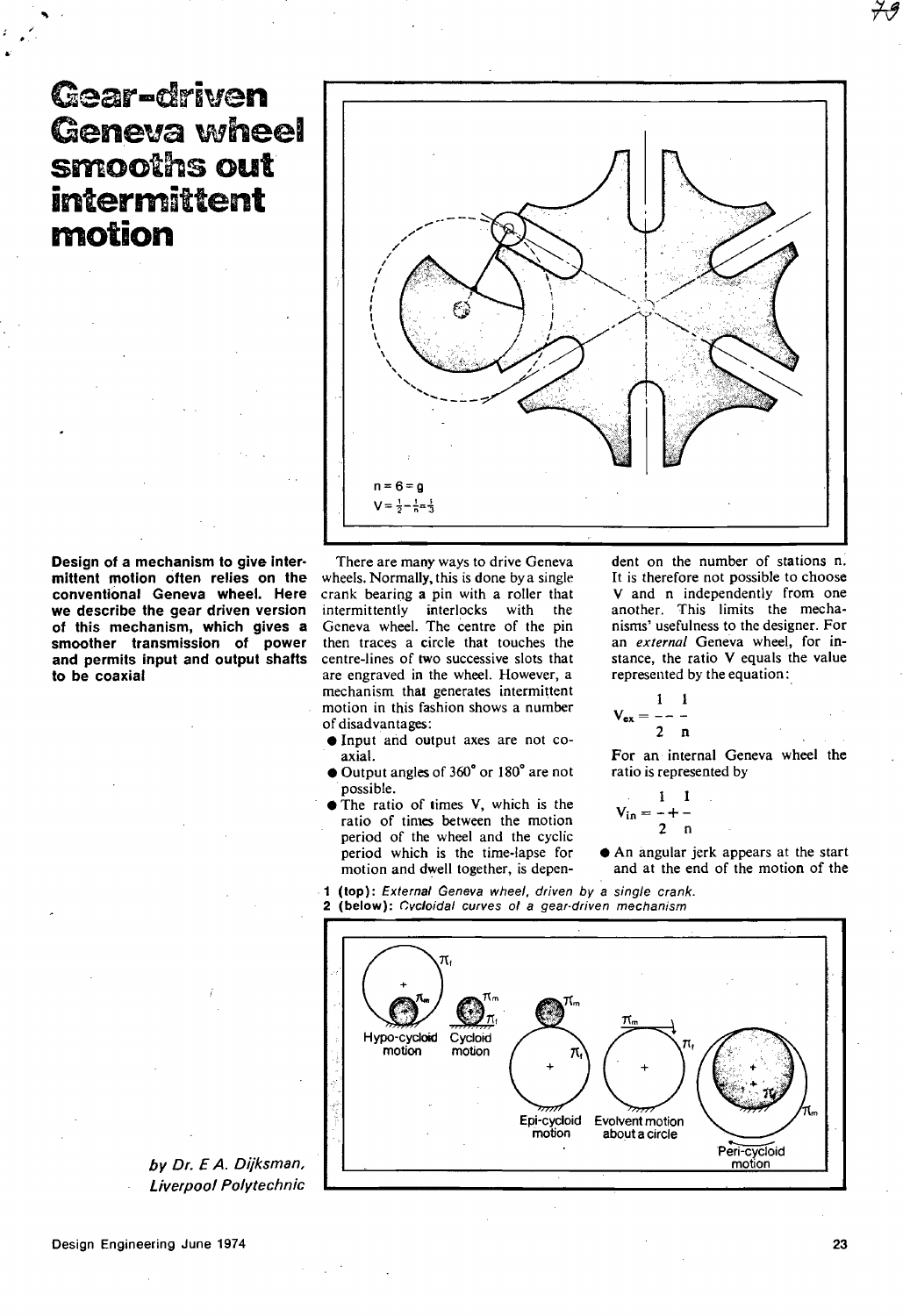wheel, caused by the regular circle motion of the pin.

When the driving part of the mechanism is replaced by a gear-wheel mechanism. however, the input and output axes may be made coaxial. The dependency of V and n may be relieved and the starting jerk reduced.

The curve traced by the driving pin is tben a cycloidal curve instead of a cirde. The pin that produces the curve is attached *ta* a gear-wheel that rolls about another, fixed wheel. The fixed wheel has a pitch circle which is the  $\int$ *fixed polode*  $(\pi_f)$  of the motion. Similarly, the moving wheel is comprised by the *moving polode*  $({\pi_{\rm m}})$ .

If tbe moving polode rolls inside the fixed polode, a *hypocyc/oid* motion results. If it rolls over and about the fixed polode an *epicycloid* motion occurs. Finally, if the moving polode embraces the fixed one, a so-called *pericyc/oid*  motion is generated. All these possibilities. are shown in Figure 2.

A point attached to the moving polode in these cases will trace a hypocycloid, an epicycloid or a pericycloid respectively: if the centre of the pin lies inside the moving polode, the point traces a contracted cycloid; if outside, a *protrocted* cycloid. There are· always two gear-wheel pairs that will produce the same curve, and the two gear-wheel mechanisrns that are linked in this way

are *curve-cognates* of one another.

-~--------------"--\_.\_.\_---------\_.

As pointed out earlier, the input and output axes of tbe mechanism may be made coaxial, which means that the input-crank M<sub>o</sub>M and the Geneva wheel must rotate about the same fixed centre  $M<sub>o</sub>$ . So, in order to obtain smooth output motion-witbout a jump in the angular velocity of the wheel-the driving pin of tbe wheel may only enter or leave a slot if the tangent to the curve is directed on the centre  $M<sub>o</sub>$ . This fact dictates some dimensions of the mechanism. To investigate this relationship, let's coosider the *design position* of tbe mechanism. which is the position where the driving pin just enters or just leaves the Geneva wheel. Such design positions are shown in Figures 4 and *S.* 

As in the design position the tangent to the curve at C is directed on the centre  $M<sub>o</sub>$ , the point C of such a position has to join a locus that resembles the circle with diameter  $M_0P$ , point P being the velocity pole of  $\pi_m$  with respect to  $\pi_f$ in the design position. Generally, therefore, the mechanism considered allows for two degrees of freedom in designthe choice of the point C on the mentioned locus, and the chosen ratio  $R/R<sub>o</sub>$ . of the polodes. Thus, in comparison to the Geneva wheel that is driven by a single crank, we have obtained an additional degree of freedom in design. This gives us in turn the freedom to cboose

the ratio of times  $V<sub>o</sub>$  and the number of stations n independently from one another.

#### Designing practical mechanisms

We now define  $\gamma$  as the angle enclosing two wheel diameters touching a lobe of the curve on both sides. We further confine ourselves to angles  $\gamma$  for which

$$
\gamma = \frac{2\pi}{n} \qquad \qquad \ldots \ldots \ldots (1)
$$

where n is a positive integer  $\geq$  4.

ł

In addition, we define the angle  $\alpha$  as the angle needed for the input-axis to turn from the position in which the



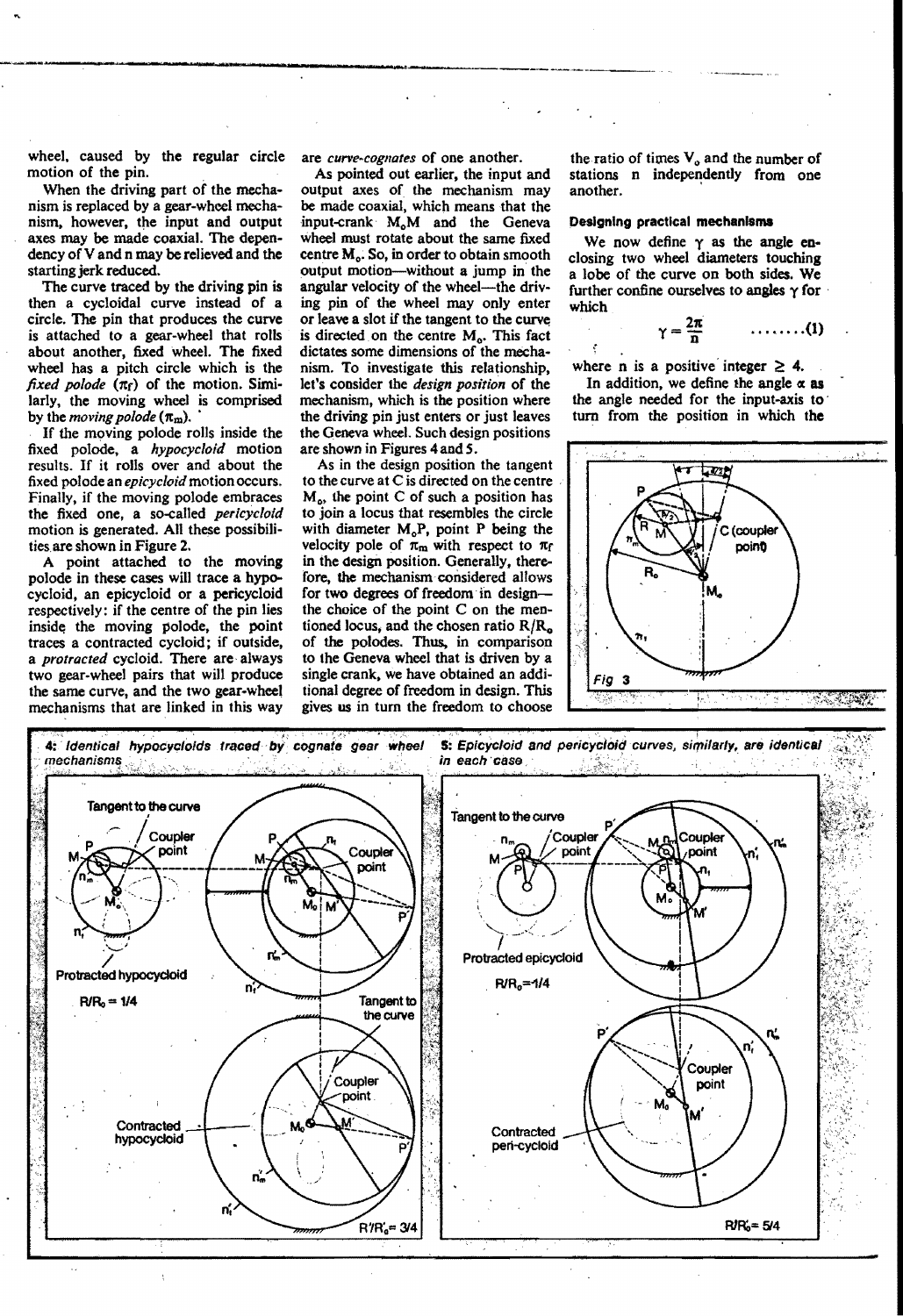driving pin just enters the wheel to the position in which the pin is at the point of leaving the wheel.

For the hypocycloid motion this angle  $\alpha$  may be calculated as follows: Since in the design-position, at C, the curvetangent joins  $M_{\alpha}$ , the tangent  $M_{\alpha}$ C must be perpendicular to the path normal PC. Referring to Figure 5,

$$
M_{\circ}C = R_{\circ} \cos \frac{1}{2} (\alpha + \gamma) \quad \ldots \ldots \ldots (2)
$$

According to the rule of sines for  $\Delta$  M<sub>a</sub>MC, we additionally have

$$
\mathsf{MC}\sin\frac{1}{2}\beta = \mathsf{M}_{\mathrm{o}}\mathsf{C}\cdot\sin\frac{1}{2}(\alpha + \gamma) \quad \ldots (3)
$$

in which 
$$
\frac{1}{2}\beta \cdot R = \frac{1}{2}\alpha \cdot R_{\alpha}
$$



Thus 
$$
\beta = k\alpha
$$
 ... (4)

Further: 
$$
R_o - R = M_o M
$$

ר

$$
= M_0 C \cos \frac{1}{2}(\alpha + \gamma) - MC \cos \frac{1}{2} \beta \dots (5)
$$

From equations 2, 3 and 4, we derive

$$
\frac{MC}{R_a} = \frac{\sin{(\alpha + \gamma)}}{2 \sin{\frac{1}{2}k\alpha}} \dots \dots \dots \dots (6)
$$

Similarly, if we combine equations 2, 4 and 5 we find

$$
\frac{MC}{R_o} = \frac{k^{-1} - \sin^2 \frac{1}{2}(\alpha + \gamma)}{\cos \frac{1}{2}k\alpha} \quad .......(7)
$$

Thus, equating the right-hand sides of the last two equations, we get

$$
\sin(\alpha + \gamma) = 2[k^{-1} - \sin^2 \frac{1}{2}(\alpha + \gamma)] \tan \frac{1}{2}k\alpha,
$$

whence we find.

$$
(2k^{-1}-1)\sin \frac{1}{2}\alpha k - \sin[\alpha(1-\frac{1}{2}k) + \gamma] = 0
$$
 (8)

This formula is derived only for the hypocycloid motion for which  $k > 2$ . The derived formula determines the value  $\alpha$  if the gear-ratio k and the number of stations n are known. However, since in the design position the coupler point C joins the circle with diameter

$$
\frac{\alpha'+1}{2} \leq \frac{\pi}{2}
$$

PM<sub>0</sub>, only those values for  $\alpha$  are permissible for which  $\alpha + \gamma/2 \le \pi/2$ . Thus any value for  $\alpha$  that is derived through eq.(8) has to meet the condition  $\alpha \leq \pi - \gamma$ . In case the derived  $\alpha$  values do not meet this condition, no mechanism corresponds to the given gear ratio and given number of stations.

Equation 8 remains unchanged if we transform the driving mechanism into its curve-cognate, and hence must be valid also for the pericycloid-driven Geneva wheel, as well as for epicycloid and hypocycloid mechanisms.

#### The ratio of times

According to its definition the ratio of times  $V_0$  answers the equation

$$
V_o = \beta/2\pi
$$

whence, according to equation 4

$$
V_o = k\alpha/2\pi \quad \ldots \ldots \ldots \ldots \ldots (9)
$$

Apart from the sign, the two curvecognates always spend the same time in motion in relation to the time needed for the full cycle.

Eliminating  $\alpha$  from equations 8 and 9 then gives rise to the equation

$$
(2k^{-1}-1)\sin \pi V_0 - \sin \pi V_0(2k^{-1}-1) + \frac{2\pi}{n} = 0 \dots \dots \dots (10)
$$

which, providing equation 9 holds, is still valid for all values of  $k = R_0/R$ .